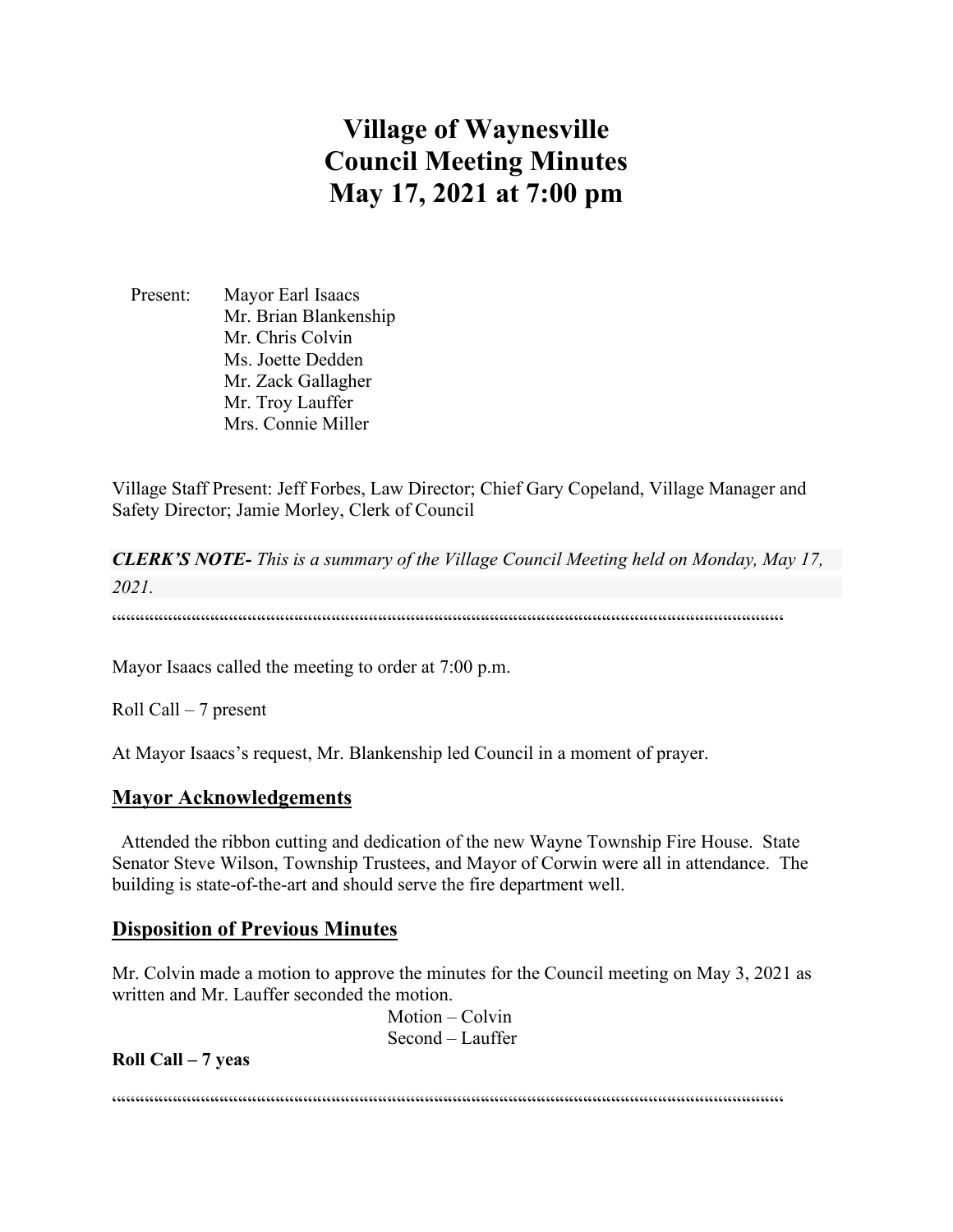# **Public Recognition/Visitor's Comments**

None

 $\label{prop:main} \hspace{1.5cm} \hspace{1.5cm} \textcolor{blue}{\bullet} \hspace{1.5cm} \textcolor{blue}{\bullet} \hspace{1.5cm} \textcolor{blue}{\bullet} \hspace{1.5cm} \textcolor{blue}{\bullet} \hspace{1.5cm} \textcolor{blue}{\bullet} \hspace{1.5cm} \textcolor{blue}{\bullet} \hspace{1.5cm} \textcolor{blue}{\bullet} \hspace{1.5cm} \textcolor{blue}{\bullet} \hspace{1.5cm} \textcolor{blue}{\bullet} \hspace{1.5cm} \textcolor{blue}{\bullet} \hspace{1.5cm} \textcolor{blue}{\bullet} \hspace{1.$ 

# **Old Business**

None

 $\label{prop:main} \hspace{1.5in} \hspace{1.5in} {\color{blue} {\begin{subarray}{l} \hbox{\textbf{if} $\mathfrak{h}$} \\\hbox{\textbf{if} $\mathfrak{h}$} \end{subarray}} } \hspace{1.5in} {\color{blue} {\begin{subarray}{l} \hbox{\textbf{if} $\mathfrak{h}$} \\\hbox{\textbf{if} $\mathfrak{h}$} \end{subarray}} } \hspace{1.5in} {\color{blue} {\begin{subarray}{l} \hbox{\textbf{if} $\mathfrak{h}$} \\\hbox{\textbf{if} $\mathfrak{h}$} \end{subarray}} } \hspace{1.5in} {\color{$ 

# **Reports**

## **Finance**

 The Finance Committee will meet on Thursday May 20, 2021 at 5:00 p.m. at the Government Center. The public is encouraged to attend.

# **Public Works Report**

Public Works will meet on June 7, 2021 at 6:00 p.m. and the public is welcome to attend.

## **Special Committee Report**

 Special Committee of Council appointed to research short term rentals met Wednesday, May 5, 2021 at 6:00 p.m. The meeting was productive and received a lot of public input. An ordinance is almost completed and should be presented to Council at the next Council meeting. Mr. Forbes stated that the Committee drafted an ordinance and made revisions after receiving public and staff input. He should have a reviewed draft ready for the Committee to present to Council at the next regularly scheduled Council meeting.

Ms. Dedden suggested to Council that it may be a good idea to pass the ordinance after tworeadings as an emergency. This way it would not encroach on the tourist season for businesses waiting for the outcome of the new ordinance.

Mr. Lauffer asked if the ordinance would address insurance which Ms. Dedden stated that it is in the proposed ordinance and can be addressed when the ordinance is presented to Council.

# **Village Manager Report**

- Ashlee Fencing has completed the gates and fencing. This is working well to secure the facilities.
- Phase III has been completed and having the final inspection tomorrow at 3:00p.m. Will hold 4% of the cost of the project for 1 year.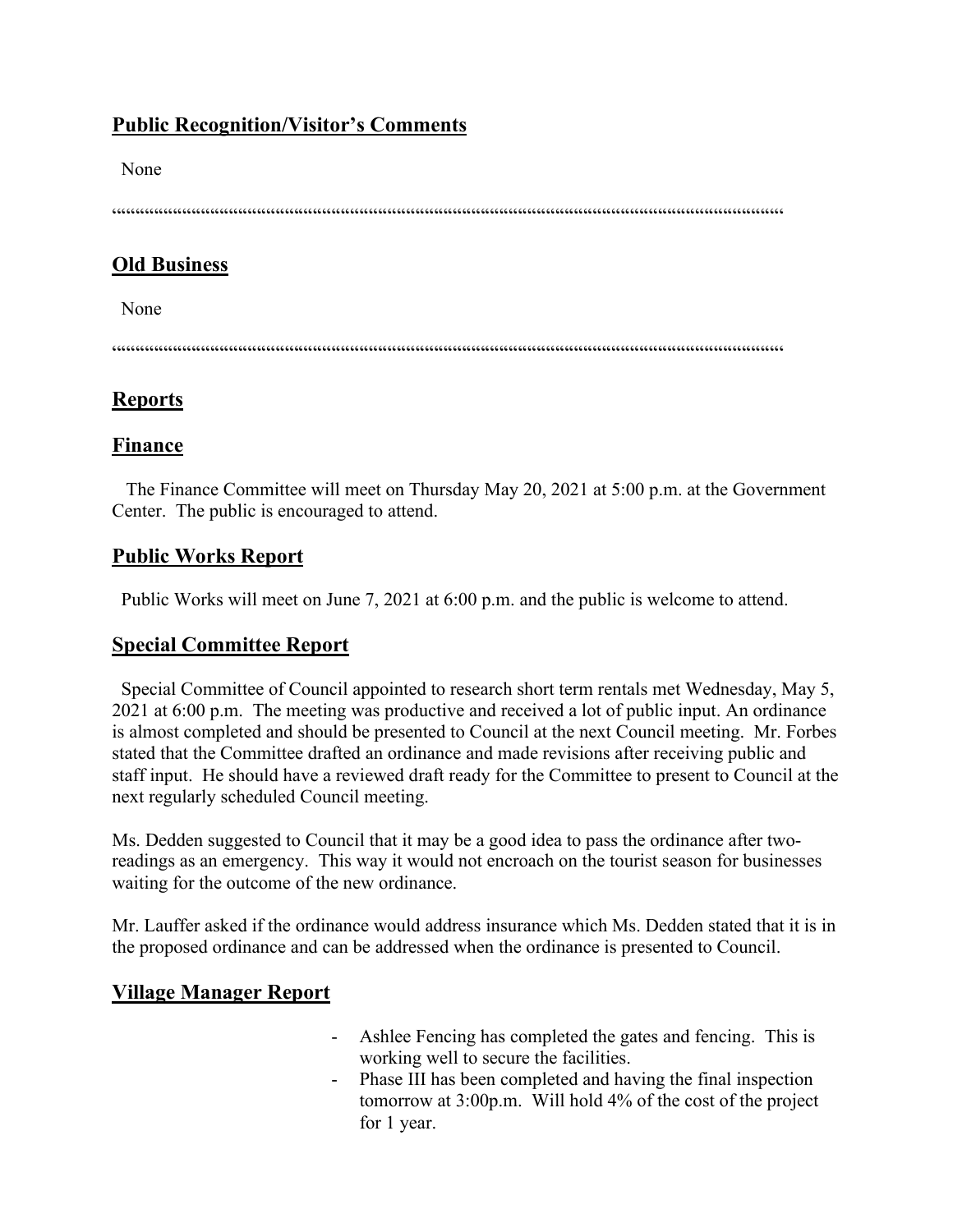- The Village was not approved for the Small Government Ohio Public Works Grant for Third Street. Suggesting that the Village resubmits for the 2023 OPWC PY37 Grant and increase the local participation to 41%. This would be a total of 286K. Will also see if Wayne Township will co-op with the grant to help pay for the fire hydrants. This will help get more points and increase the likelihood of being chosen to receive the grant.
- Met with Legend Webworks to work on the new website. It is going well and will look more professional and be more user friendly.
- Met with Ryan Braun of Wessler to go over updating the wellfield electric and getting Well 7 back online. Wessler specializes in water engineering and there is an ordinance to enter into an agreement with them to get a plan to upgrade the water system.
- The water distribution station looks great and is pretty much finished. The Street Department installed guardrails along the side because there was a 6" drop. These were purchased from Warren County. Also installed a picnic table that has been anchored. Plan to install no parking signs around the building.
- The Street Department has cleaned up around the storage building on South Main St. This is getting it ready for repainting and new roofing. There is an ordinance tonight to approve the building to be primed, painted, matching blue metal roof installed, and new garage doors to be done by Epanel Plus.
- Signs have been placed along Main Street in the business district stating no skateboarding allowed along with the ordinance number.
- Would like to thank the staff for cleaning up the outside of the building. It looks much nicer.
- Included a letter from the County Commissioners that the Block Grant was approved and the 35K to install sidewalks along Franklin Street should be received late June. Once the funds have been received, Ed's Concrete should begin the project. A letter to the property owners will be delivered to explain the project.
- Thank you to Council members for representing the Village at the Wayne Township Fire Department ribbon cutting.
- The American Legion will be having the Fourth of July fireworks this year and are looking for donations. It is doubtful that the parade will happen this year as the gentleman responsible for doing it has had health issues.

## **Police Report**

April's dispatch calls for service and Mayor's Court month end have been provided.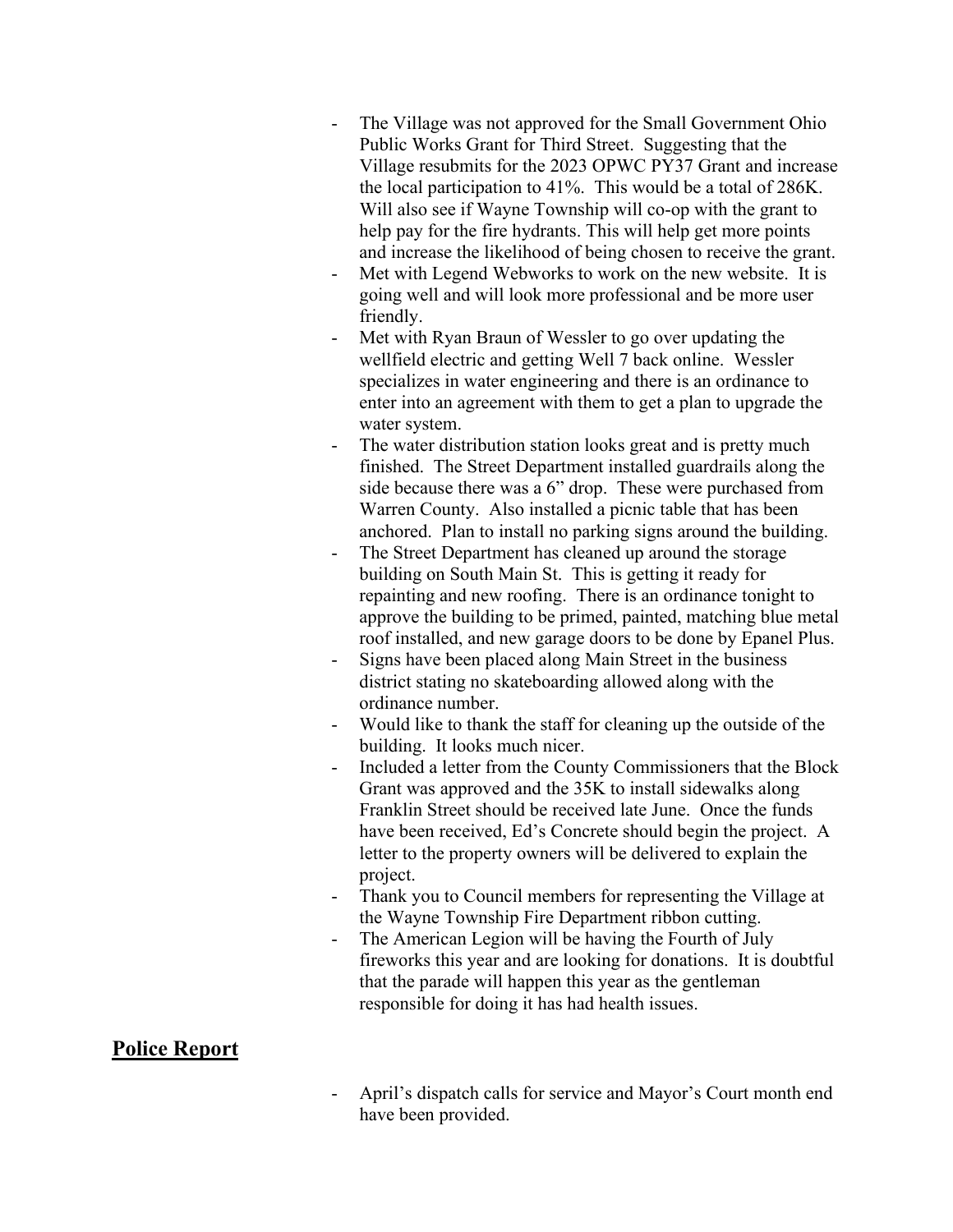- Would like to thank Warren County dispatchers for supplying the Police Department with treats and a card commemorating Police Memorial Week.
- Sgt. Denlinger is performing code enforcement twice a month. He will present offenders with a letter first, then a verbal warning, and finally see what enforcement is needed to resolve the violation. The goal is to clean up the town.
- In May, all full-time police officers and several reserve officers attended crowd management training.
- Would recommend that the Special Committee on Short Term Rentals takes into consideration that these rentals would have to follow County Building Codes as well as Village codes.

Mayor Isaacs affirmed the total cost of the projected PY 37 would be 697K with the Village contributing 41% or 286K. Ms. Dedden added that she spoke with the Finance Director, who stated this project is not until 2023 and would give the Village ample time to save. At this time, there was discussion of getting as many points as possible by increasing the Village's contribution and partnering with Wayne Township. Ms. Dedden stated she believes the Township would be willing to partner with the Village on this grant even though they declined last time stating that finances were stretched thin due to the new fire house. Mayor Isaacs stated that Mr. Edwards said the new building was paid in full.

It was also suggested that the Permissive funds being held by Warren County could be used for this project. Chief Copeland stated that he was hoping to use that money and license plate money for a light at the intersection of Route 42 and North Street. He believes that if the Village were to fund the entire project, ODOT may approve the light installation. Mr. Lauffer asked why ODOT may not approve the light as he feels it is a priority. Chief Copeland stated that ODOT has suggested that traffic light sometimes causes more accidents. Chief Copeland was asked to contact ODOT and see if this was a possibility.

# **Financial Director Report**

None

## **Law Report**

None

## **New Business**

Ms. Dedden made a motion to approve donating \$2,000 to the American Legion for the Fourth of July fireworks and Mrs. Miller seconded the motion.

 Motion – Dedden Second – Miller

**Roll Call – 7 yeas**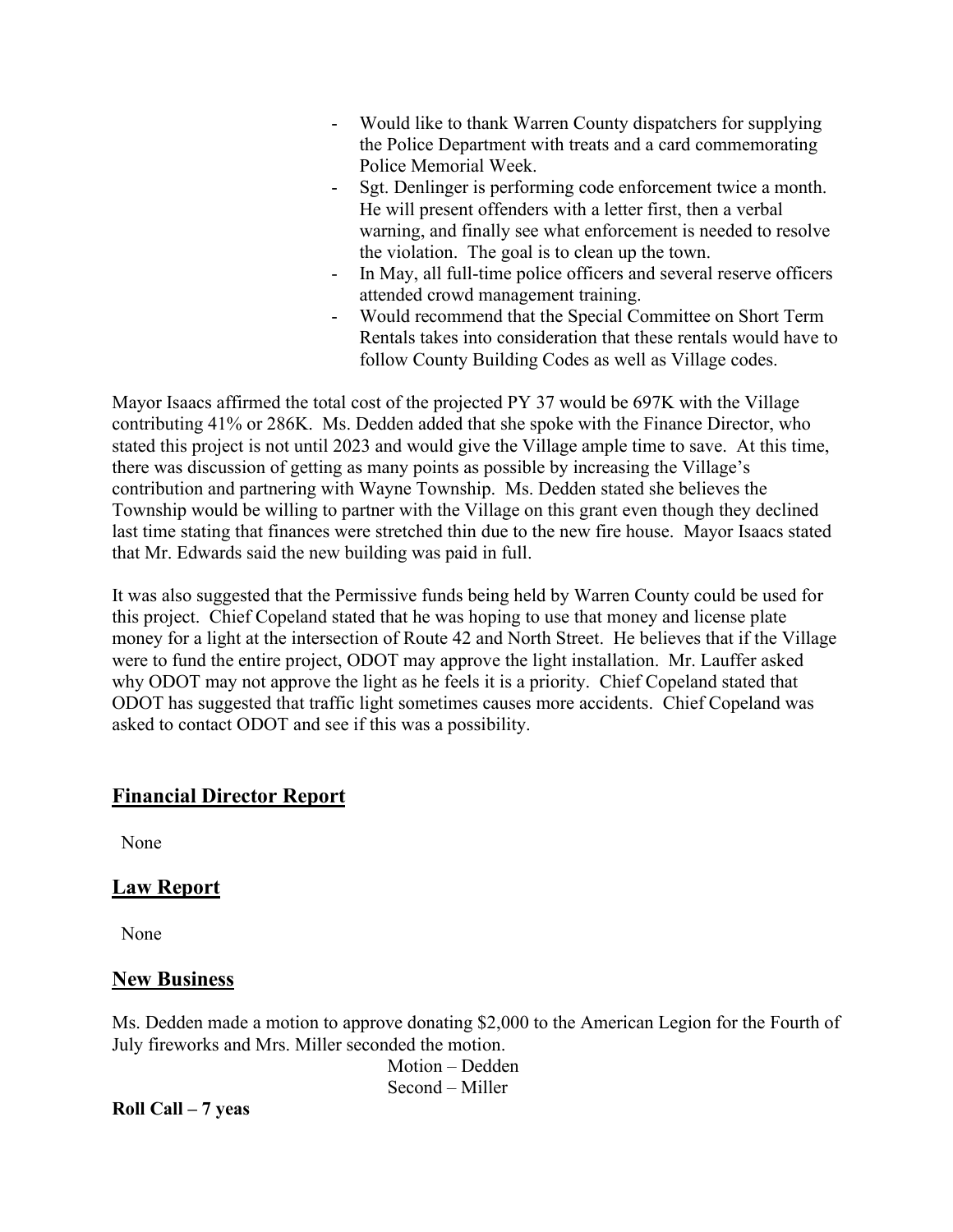At this time, the notice to legislative authorities to raise objections to renewal of current holders of liquor permits from the Ohio Department of Commerce was discussed. Chief Copeland stated that this is done yearly and there are no reasons that he is aware of to request a hearing. Since no objections were raised, Mr. Forbes stated that no action was required.

## **Legislation**

## **First Reading of Ordinances and Resolutions**

## **Ordinance No. 2021-018**

Authorizing the Village Manager to Enter into a Contract with Epanel Plus, Ltd. in an Amount not to Exceed \$25,873 for the South Main Street Maintenance Storage Facility Improvement Project and Declaring an Emergency

Mr. Colvin made a motion to waive the two-reading rule of Ordinance 2021-018 and Mr. Gallagher seconded the motion.

> Motion – Colvin Second – Gallagher

## **Roll Call – 7 yeas**

Mr. Gallagher made a motion to adopt Ordinance 2021-018 and Mr. Lauffer seconded the motion.

> Motion – Gallagher Second – Lauffer

Mr. Lauffer wanted to ensure Epanel Plus would get the funds quickly so supplies can be ordered before prices further increase. Chief Copeland explained that the company would get draws in order to purchase supplies.

## **Roll Call – 7 yeas**

## **Ordinance No. 2021-019**

Authorizing the Village Manager to Enter into a Contract with Wessler Engineering in an Amount not to Exceed \$10,550 for Electrical Evaluation and Ohio EPA Well Capacity Approval Plan for Wells 6 and 7 and Declaring an Emergency

Mr. Colvin made a motion to waive the two-reading rule of Ordinance 2021-019 and Ms. Dedden seconded the motion.

> Motion – Colvin Second – Dedden

## **Roll Call – 7 yeas**

Mr. Colvin made a motion to adopt Ordinance 2021-019 and Mr. Gallagher seconded the motion.

> Motion – Colvin Second – Gallagher